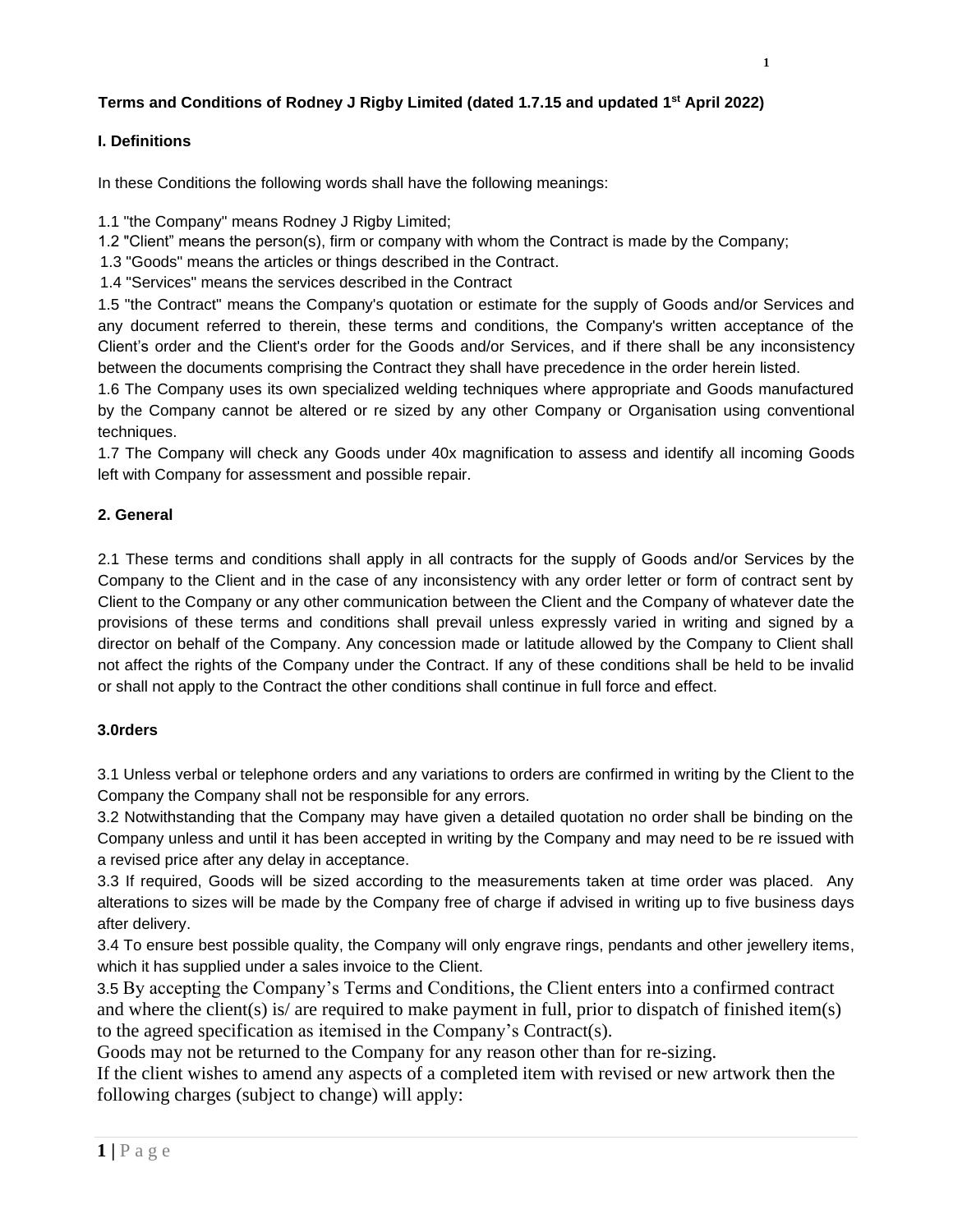- 1. Polishing and reinstatement charges (POA) where charges start at £100 +VAT for a silver or 9 carat gold ring; £250 plus VAT for an 18 carat gold ring.
- 2. Engraving charge for new or amended artwork and payable in addition to the original engraving charges.
- 3. Scrapping rates will be allowed on the original item as on offset against the new item: POA.

## **4. Price and Payment**

4.1 The price for the Goods and Services is as specified in the Company's quotation for the supply of Goods and/or Services and will include VAT at recommended rate of 20% and delivery in the United Kingdom unless specified otherwise.

4.1.1 Postage, Packaging and Insurance will be charged in addition; valuable items will be dispatched by courier and charged to Client.

4.2 Payment of the price shall be in the manner specified in the Company's quotation for the supply of Goods and Services and may include a non-refundable deposit of 50% due when Client accepts Company's Terms and Conditions with remainder payable prior to delivery.

4.3 All Goods shall remain the property of the Company until paid for in full.

4.4 Without prejudice to any other rights it may have the Company is entitled to charge interest at 10 % above the then current base rate of Barclays Bank plc on overdue payments for Goods and/or Services supplied.

4.5 VAT Retail Export Scheme covers the refund of VAT component for overseas visitors to the UK, please ask for Form VAT407. A booking fee of 10% will be charged on the total of any refunded of VAT, with a minimum charge of £50.

## **5. Delivery**

5.1 The Company will use its reasonable endeavors to deliver Goods and/or Services by the agreed delivery date or if no date is stated within a reasonable time.

5.2 All times or dates of delivery dates are given in good faith but without any responsibility on the part of the Company and time of delivery is not of the essence.

5.3 The Client shall not be entitled to refuse to accept late delivery or treat late delivery as a breach of contract.

5.4 The Company shall not be liable for any loss, costs or expenses caused directly or indirectly by late delivery of Goods and/or Services.

5.5 The Company shall be entitled to withhold delivery of any Goods and/or Services where any amounts payable by the Client to the Company are overdue on any account whatsoever.

5.6 From the time of dispatch the Goods shall be at the risk of the Client.

5.7 The Goods will be supplied in finished format and the Company will not be responsible for any attempts by the Client or his/her agents or nominees to clean, polish, resize or restore the Goods.

5.8 Alterations or resizing of the Goods by any other party cancels the Company's liability in full.

5.9 The Company may agree to fulfill any repairs or alterations to the Goods after delivery and acceptance and will charge an hourly rate of £150/hour and all supplies required and used.

## **6. Inspection**

6.1 The Client shall inspect the Goods and/or Services supplied by the Company immediately on receipt and the Company shall not be liable for defects or shortages unless the Client notifies the Company in writing within five days from and including the date of delivery.

6.2 Where the Client notifies the Company of any non-delivery, defect or shortage the Company's only liability shall be at its sole option as soon as reasonably practicable to repair or replace defective Goods and/or Services and or make good any shortages.